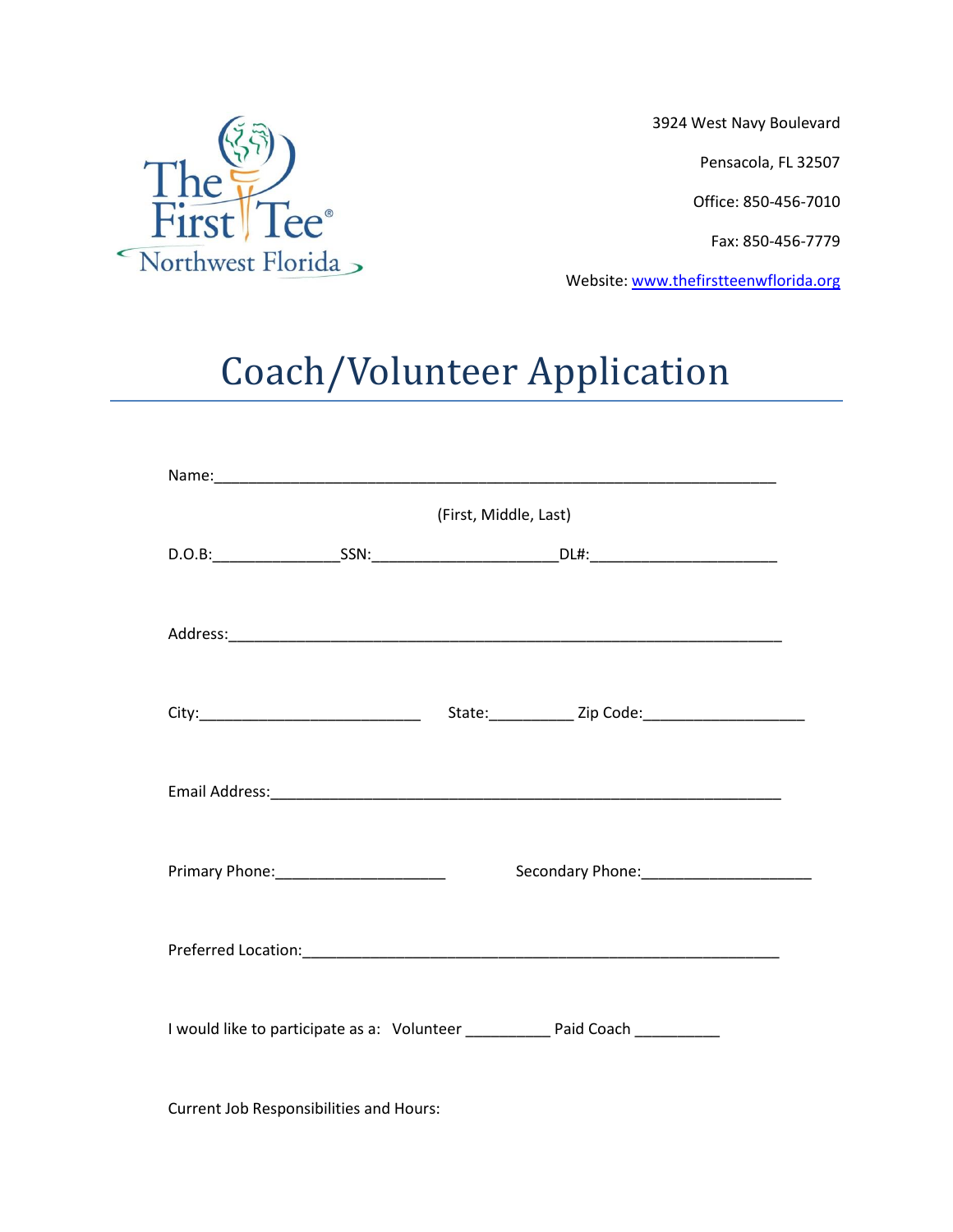Previous Work Experience:

**Golf Skill and Experience:** 

Other Special Skills, Training, or Hobbies:

Community Affiliations (Clubs, Churches, Service Organizations, Etc.)

Previous Volunteer Experience with Children or Youth:

How will your volunteer work affect your family and work responsibilities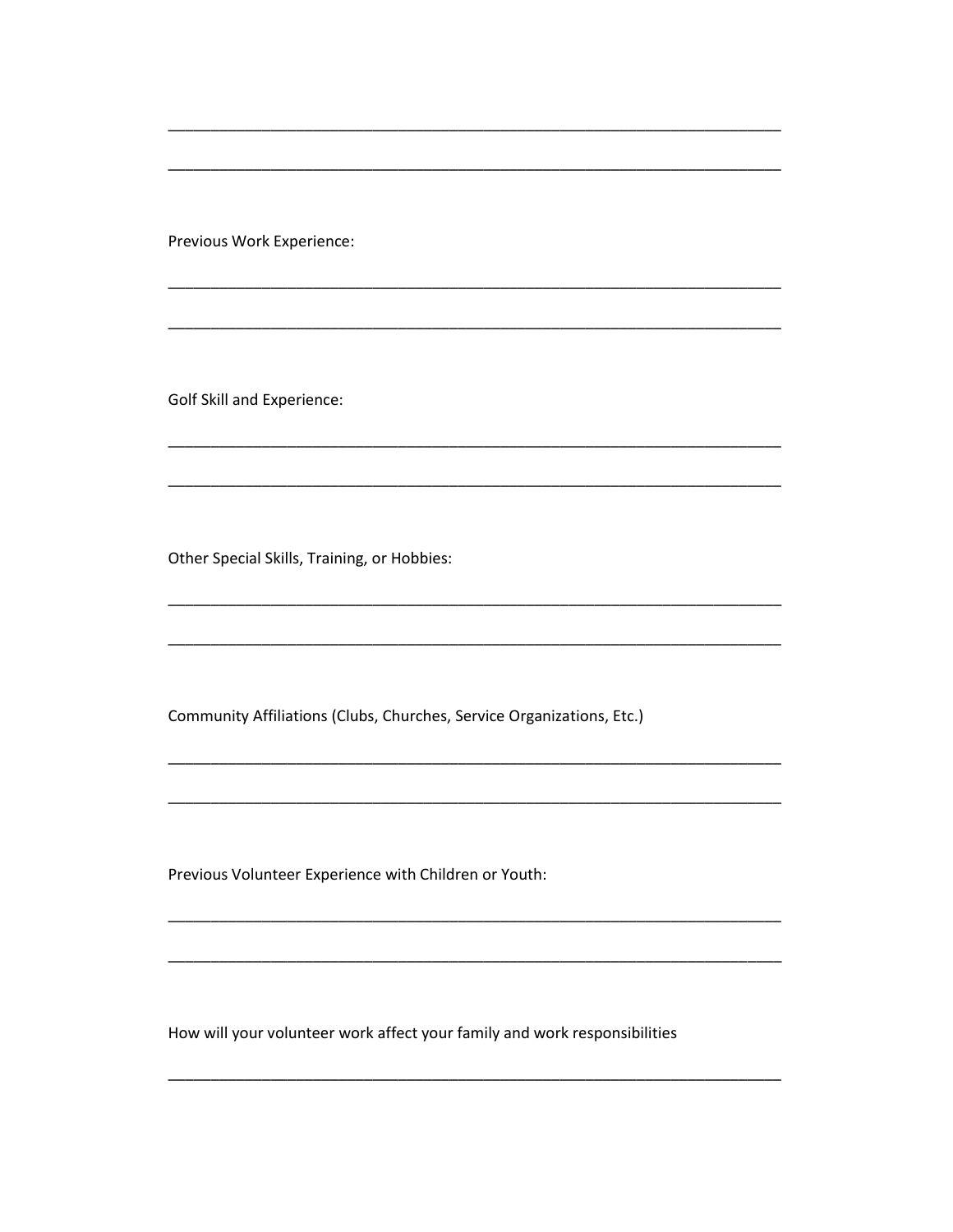Can you make a commitment to The First Tee of Northwest Florida for one year?

\_\_\_\_\_\_\_\_\_\_\_\_\_\_\_\_\_\_\_\_\_\_\_\_\_\_\_\_\_\_\_\_\_\_\_\_\_\_\_\_\_\_\_\_\_\_\_\_\_\_\_\_\_\_\_\_\_\_\_\_\_\_\_\_\_\_\_\_\_\_\_\_

\_\_\_\_\_\_\_\_\_\_\_\_\_\_\_\_\_\_\_\_\_\_\_\_\_\_\_\_\_\_\_\_\_\_\_\_\_\_\_\_\_\_\_\_\_\_\_\_\_\_\_\_\_\_\_\_\_\_\_\_\_\_\_\_\_\_\_\_\_\_\_\_

\_\_\_\_\_\_\_\_\_\_\_\_\_\_\_\_\_\_\_\_\_\_\_\_\_\_\_\_\_\_\_\_\_\_\_\_\_\_\_\_\_\_\_\_\_\_\_\_\_\_\_\_\_\_\_\_\_\_\_\_\_\_\_\_\_\_\_\_\_\_\_\_

Yes\_\_\_\_\_\_\_\_\_\_ No\_\_\_\_\_\_\_\_\_\_

If no, please explain why:

How many hours per week are you able to volunteer?

When are you able to volunteer? Days\_\_\_\_\_ Evenings\_\_\_\_\_ Weekends\_\_\_\_

Do you have:

- Your own transportation Yes\_\_\_\_\_ No\_\_\_\_\_
- Liability Insurance Yes\_\_\_\_\_ No\_\_\_\_\_
- A valid driver's license Yes\_\_\_\_\_ No\_\_\_\_\_

Why do you want to volunteer at The First Tee of Northwest Florida?

What qualities do you possess to be able to help another person develop life skills?

\_\_\_\_\_\_\_\_\_\_\_\_\_\_\_\_\_\_\_\_\_\_\_\_\_\_\_\_\_\_\_\_\_\_\_\_\_\_\_\_\_\_\_\_\_\_\_\_\_\_\_\_\_\_\_\_\_\_\_\_\_\_\_\_\_\_\_\_\_\_\_\_

\_\_\_\_\_\_\_\_\_\_\_\_\_\_\_\_\_\_\_\_\_\_\_\_\_\_\_\_\_\_\_\_\_\_\_\_\_\_\_\_\_\_\_\_\_\_\_\_\_\_\_\_\_\_\_\_\_\_\_\_\_\_\_\_\_\_\_\_\_\_\_\_

\_\_\_\_\_\_\_\_\_\_\_\_\_\_\_\_\_\_\_\_\_\_\_\_\_\_\_\_\_\_\_\_\_\_\_\_\_\_\_\_\_\_\_\_\_\_\_\_\_\_\_\_\_\_\_\_\_\_\_\_\_\_\_\_\_\_\_\_\_\_\_\_

\_\_\_\_\_\_\_\_\_\_\_\_\_\_\_\_\_\_\_\_\_\_\_\_\_\_\_\_\_\_\_\_\_\_\_\_\_\_\_\_\_\_\_\_\_\_\_\_\_\_\_\_\_\_\_\_\_\_\_\_\_\_\_\_\_\_\_\_\_\_\_\_

\_\_\_\_\_\_\_\_\_\_\_\_\_\_\_\_\_\_\_\_\_\_\_\_\_\_\_\_\_\_\_\_\_\_\_\_\_\_\_\_\_\_\_\_\_\_\_\_\_\_\_\_\_\_\_\_\_\_\_\_\_\_\_\_\_\_\_\_\_\_\_\_

Have you ever been exposed to an incident of child abuse or neglect?

Yes\_\_\_\_\_\_\_\_\_\_ No\_\_\_\_\_\_\_\_\_\_

If so, please explain how you felt about the incident: